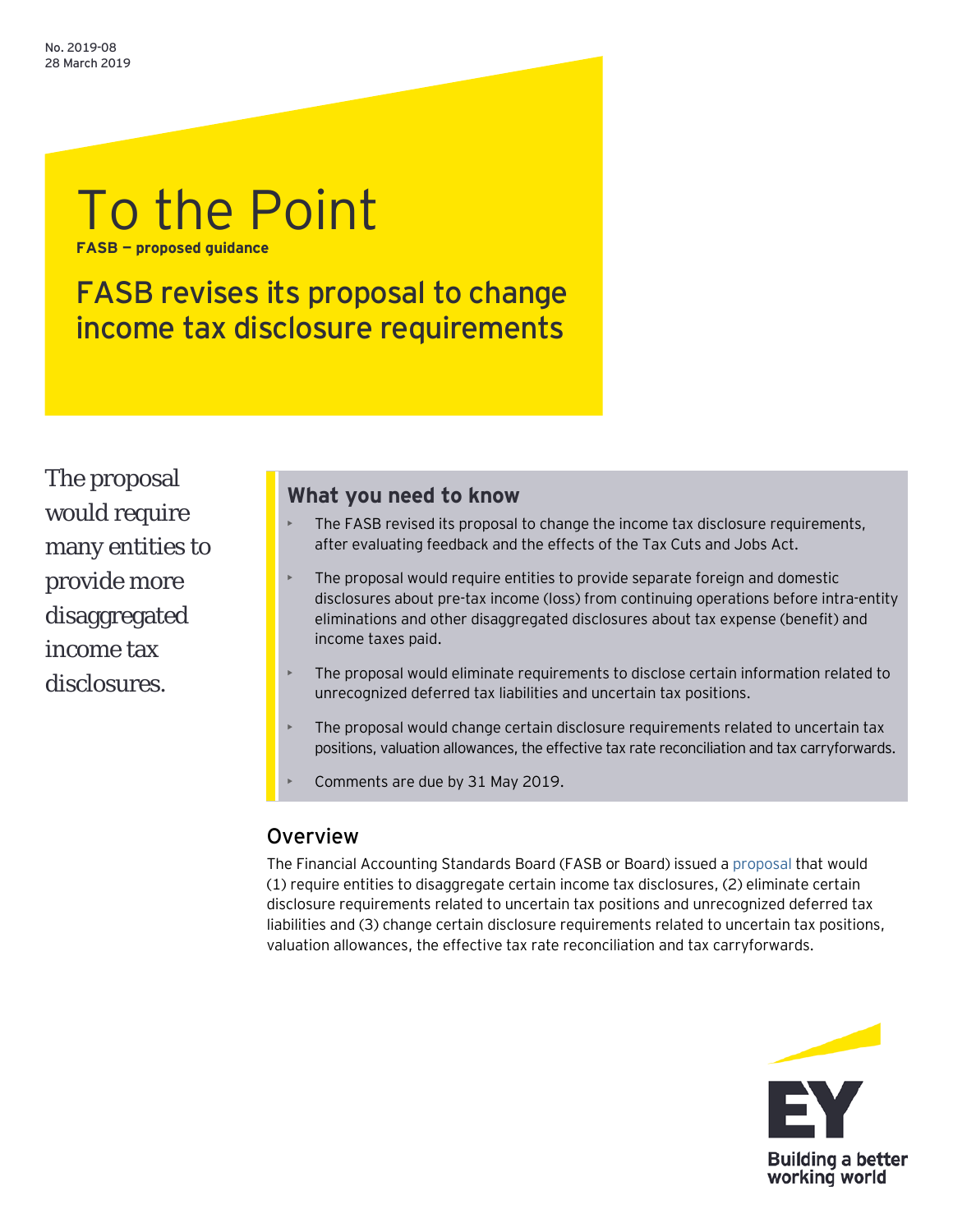The proposal would also replace the term public entity with public business entity (PBE) in Accounting Standards Codification (ASC) 740.

The Board issued the proposal after evaluating feedback on its 2016 exposure draft and the effects of the Tax Cuts and Jobs Act (TCJA). In doing so, the FASB decided not to move forward with its initial proposal to require disclosures of (1) cash, cash equivalents and marketable securities held by foreign subsidiaries and (2) disaggregated tax information at the country level, among other things. However, the FASB is seeking comments on whether it should require entities to provide separate disclosures of income tax expense (or benefit) from continuing operations for major tax jurisdictions.

The revised proposal is part of the FASB's broader disclosure framework project that is aimed at making disclosures in the notes to the financial statements clearly communicate the most important information. The proposal also would align certain disclosure requirements in ASC 740 with Securities and Exchange Commission (SEC) requirements in Regulation S-X and is expected to reduce diversity in practice.

## Key considerations

#### **Disaggregated domestic and foreign disclosures**

The proposal would require all entities to disclose the following information in addition to what is already required:

- Income (or loss) from continuing operations before intra-entity eliminations and before income tax expense (or benefit), disaggregated between domestic and foreign
- Income tax expense (or benefit) from continuing operations, disaggregated between federal or national, state and foreign
- Income taxes paid, disaggregated between federal or national, state and foreign

The proposal would clarify that income tax expense and income taxes paid on foreign earnings that are imposed by the jurisdiction of domicile are to be included in the amount for that jurisdiction of domicile. For example, income taxes on global intangible low-taxed income of a US reporting entity would be classified as federal because the income tax is imposed by the US government.

## How we see it

Entities should evaluate whether the level at which they make intra-entity eliminations provides the information they would need to separate pre-consolidation income (loss) for domestic and foreign operations. Entities might have to change their processes and controls to provide this disclosure.

#### **Indefinitely reinvested foreign earnings**

The proposal would eliminate the requirement to disclose the cumulative amount of each type of temporary difference when a deferred tax liability is not recognized because the entity asserts that it is indefinitely reinvesting foreign earnings or because it meets the criteria for other exceptions to comprehensive recognition of deferred taxes related to subsidiaries and corporate joint ventures.

The Board proposed this change because it said the TCJA made the requirement in ASC 740- 30-50-2(b) less relevant for users of the financial statements. That is, the tax consequences are less significant because the TCJA generally allows entities to repatriate earnings from their foreign subsidiaries without incurring US federal income taxes.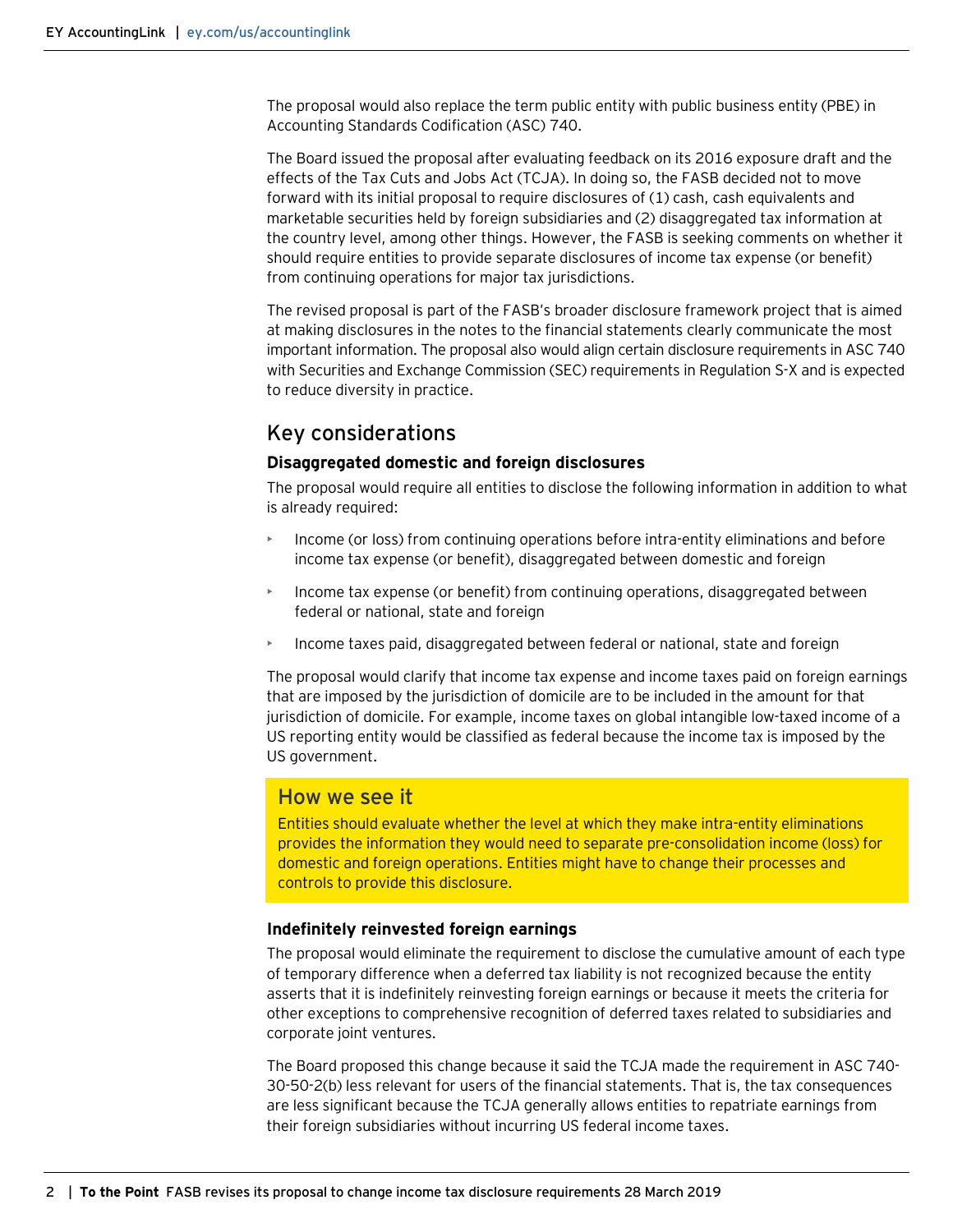#### **Unrecognized tax benefits**

The proposal would require PBEs to disclose the amount of unrecognized tax benefits and the balance sheet item in which they are recorded. It also includes an example of one way to comply with this proposed requirement.

In addition, it would eliminate for all entities today's requirement to disclose certain information when it is reasonably possible that the total amounts of unrecognized tax benefits will significantly increase or decrease within 12 months of the reporting date.

### **Rate reconciliation**

The proposal would align the income tax rate reconciliation disclosure requirements with key requirements in Regulation S-X. PBEs would be required to disclose a reconciliation of the amount computed by multiplying pretax income (loss) by the applicable statutory federal or national income tax rate and the total income tax expense (benefit) from continuing operations. The proposal also would incorporate into ASC 740 the SEC guidance on determining the appropriate statutory tax rate to be used in the reconciliation.<sup>1</sup>

Individual reconciling items that exceed 5% of the amount computed by multiplying the income before tax by the applicable statutory federal income tax rate also would have to be separately disclosed. The proposal would go beyond Regulation S-X to require PBEs to disclose an explanation of the year-to-year change of each reconciling item.

#### **Tax carryforwards**

The proposal would amend the guidance related to tax carryforwards and require PBEs to disclose:

- The amounts of deferred tax assets for federal or national, state and foreign carryforwards (tax effected), before any valuation allowance, disaggregated by period of expiration for each of the first five years after the reporting date, a total for any remaining years and a total for carryforwards that do not expire
- The total amount of unrecognized tax benefits that offsets the deferred tax assets attributable to carryforwards
- The amounts of any valuation allowance recognized for federal or national, state and foreign carryforwards

Entities that are not PBEs would be required to disclose the total amounts of federal or national, state and foreign tax credit carryforwards and the total amounts of other federal or national, state and foreign carryforwards (not tax effected), separately for those carryforwards that do not expire and those that do expire, along with their expiration dates (or range of expiration dates).

The proposal also includes an example of one way to make the proposed tax carryforwards disclosures.

#### **Valuation allowances**

The proposal would require PBEs to provide an explanation of the nature and amounts of valuation allowances recorded or released during the reporting period. All entities would continue to disclose the total valuation allowance recognized for deferred tax assets and the net change in the total valuation allowance for the year.

#### **Interim reporting of income taxes paid**

The proposal would amend ASC 230, *Statement of Cash Flows*, to require companies to disclose in their interim financial statements income taxes paid during the interim period.

The proposal would align certain income tax ASC 740 disclosure requirements with Regulation S-X.